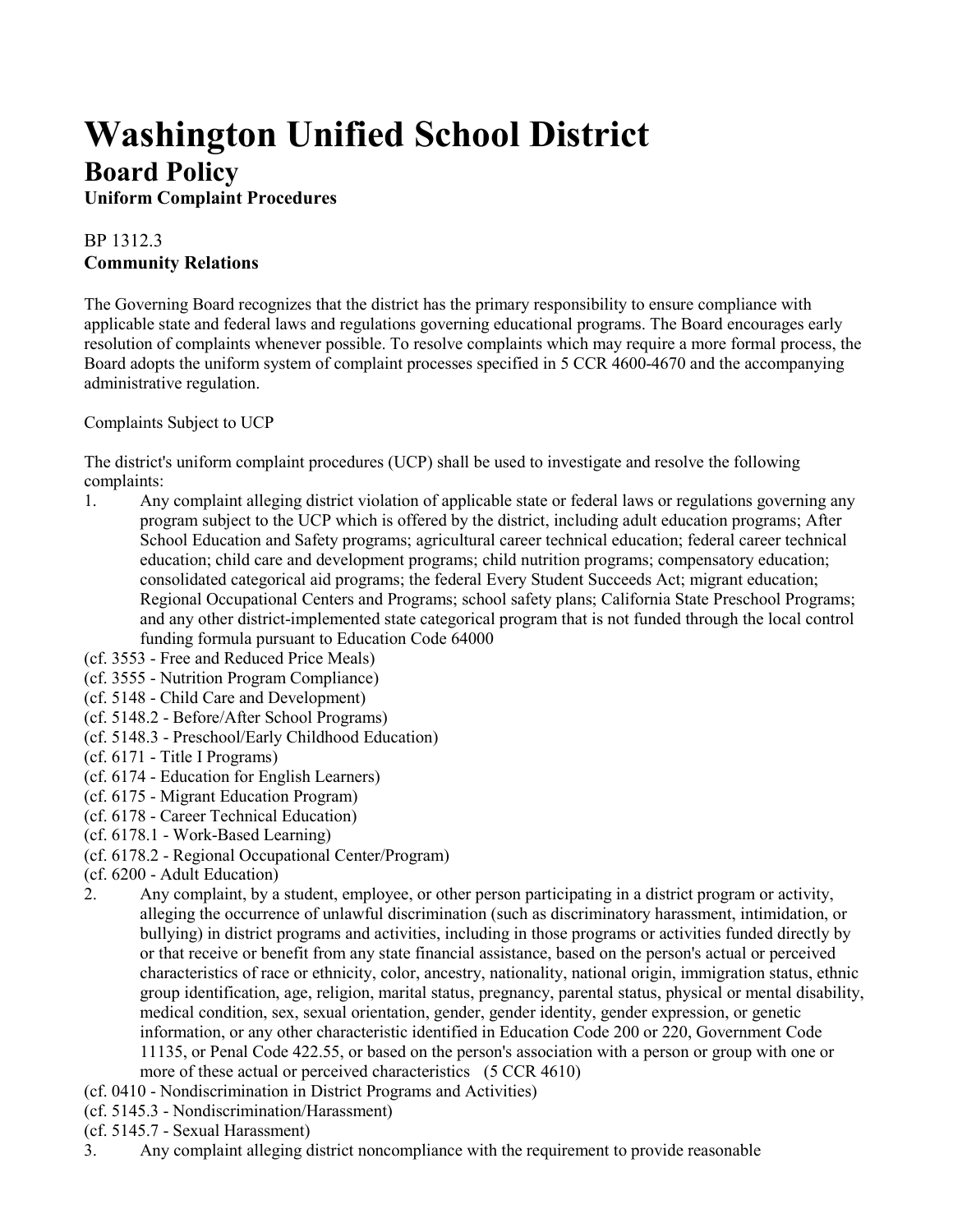accommodation to a lactating student on school campus to express breast milk, breastfeed an infant child, or address other breastfeeding-related needs of the student (Education Code 222)

- (cf. 5146 Married/Pregnant/Parenting Students)
- 4. Any complaint alleging district noncompliance with requirements to provide a pregnant or parenting student the accommodations specified in Education Code 46015, including those related to the provision of parental leave, right of return to the school of previous enrollment or to an alternative education program, if desired, and possible enrollment in school for a fifth year of instruction to enable the student to complete state and Board-imposed graduation requirements (Education Code 46015)
- 5. Any complaint alleging district noncompliance with the prohibition against requiring students to pay fees, deposits, or other charges for participation in educational activities (5 CCR 4610)
- (cf. 3260 Fees and Charges)
- (cf. 3320 Claims and Actions Against the District)
- 6. Any complaint alleging district noncompliance with applicable requirements of Education Code 52060-52077 related to the implementation of the local control and accountability plan, including the development of a local control funding formula budget overview for parents/guardians (Education Code 52075)
- (cf. 0460 Local Control and Accountability Plan)
- (cf. 3100 Budget)
- 7. Any complaint alleging noncompliance with requirements related to the development of a school plan for student achievement or the establishment of a school site council, as required for the consolidated application for specified federal and/or state categorical funding (Education Code 64000-64001, 65000-65001)
- (cf. 0420 School Plans/Site Councils)
- 8. Any complaint, by or on behalf of a student who is a foster youth as defined in Education Code 51225.2, alleging district noncompliance with any requirement applicable to the student regarding placement decisions; the responsibilities of the district's educational liaison to the student; the award of credit for coursework satisfactorily completed in another school, district, or country; school or records transfer; or the grant of an exemption from Board-imposed graduation requirements (Education Code 48853, 48853.5, 49069.5, 51225.1, 51225.2)
- (cf. 6173.1 Education for Foster Youth)
- 9. Any complaint, by or on behalf of a student who transfers into the district after the second year of high school and is a homeless child or youth as defined in 42 USC 11434a, a former juvenile court school student currently enrolled in the district, a child of a military family as defined in Education Code 49701, or a migrant student as defined in Education Code 54441, or by or on behalf of an immigrant student participating in a newcomer program as defined in Education Code 51225.2 in the third or fourth year of high school, alleging district noncompliance with any requirement applicable to the student regarding the grant of an exemption from Board-imposed graduation requirements (Education Code 51225.1)
- (cf. 6173 Education for Homeless Children)
- (cf. 6173.2 Education of Children of Military Families)
- (cf. 6173.3 Education for Juvenile Court School Students)
- 10. Any complaint, by or on behalf of a student who is a homeless child or youth as defined in 42 USC 11434a, a former juvenile court school student, a child of a military family as defined in Education Code 49701, a migrant child as defined in Education Code 54441, or a newly arrived immigrant student who is participating in a newcomer program as defined in Education Code 51225.2, alleging district noncompliance with requirements for the award of credit for coursework satisfactorily completed in another school, district, or country (Education Code 51225.2)
- 11. Any complaint alleging district noncompliance with the requirements of Education Code 51228.1 and 51228.2 that prohibit the assignment of a student in grades 9-12 to a course without educational content for more than one week in any semester or to a course the student has previously satisfactorily completed, without meeting specified conditions (Education Code 51228.3)
- (cf. 6152 Class Assignment)
- 12. Any complaint alleging district noncompliance with the physical education instructional minutes requirement (Education Code 51210, 51222, 51223)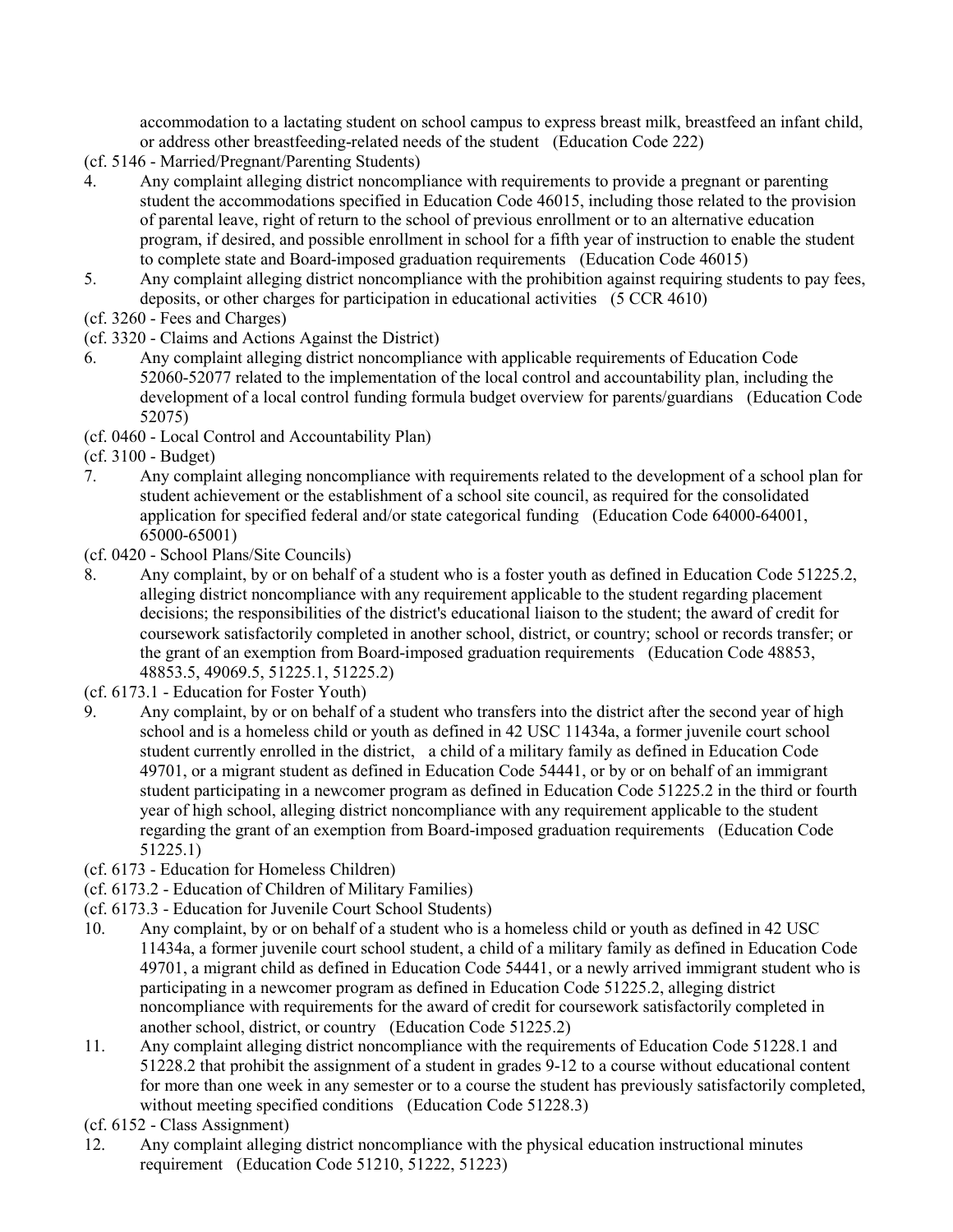(cf. 6142.7 - Physical Education and Activity)

- 13. Complaints regarding the noncompliance of a license-exempt California State Preschool Program (CSPP) with health and safety standards specified in Health and Safety Code 1596.7925 and related state regulations (Education Code 8235.5; Health and Safety Code 1596.7925)
- 14. Any complaint alleging retaliation against a complainant or other participant in the complaint process or anyone who has acted to uncover or report a violation subject to this policy
- 15. Any other complaint as specified in district policy

The Board recognizes that alternative dispute resolution (ADR) can, depending on the nature of the allegations, offer a process for resolving a complaint in a manner that is acceptable to all parties. An ADR process such as mediation may be offered to resolve complaints that involve more than one student and no adult. However, mediation shall not be offered or used to resolve any complaint involving sexual assault or where there is a reasonable risk that a party to the mediation would feel compelled to participate. The Superintendent or designee shall ensure that the use of ADR is consistent with state and federal laws and regulations.

The district shall protect all complainants from retaliation. In investigating complaints, the confidentiality of the parties involved shall be protected as required by law. For any complaint alleging retaliation or unlawful discrimination (such as discriminatory harassment, intimidation, or bullying), the Superintendent or designee shall keep the identity of the complainant, and/or the subject of the complaint if different from the complainant, confidential when appropriate and as long as the integrity of the complaint process is maintained. (cf. 4119.23/4219.23/4319.23 - Unauthorized Release of Confidential/Privileged Information) (cf. 5125 - Student Records)

(cf. 9011 - Disclosure of Confidential/Privileged Information)

When an allegation that is not subject to UCP is included in a UCP complaint, the district shall refer the non-UCP allegation to the appropriate staff or agency and shall investigate and, if appropriate, resolve the UCP-related allegation(s) through the district's UCP.

The Superintendent or designee shall provide training to district staff to ensure awareness and knowledge of current law and requirements related to UCP, including the steps and timelines specified in this policy and the accompanying administrative regulation.

(cf. 4131 - Staff Development)

(cf. 4231 - Staff Development)

(cf. 4331 - Staff Development)

The Superintendent or designee shall maintain a record of each complaint and subsequent related actions, including steps taken during the investigation and all information required for compliance with 5 CCR 4631 and 4633.

(cf. 3580 - District Records)

## Non-UCP Complaints

The following complaints shall not be subject to the district's UCP but shall be referred to the specified agency: (5 CCR 4611)

1. Any complaint alleging child abuse or neglect shall be referred to the County Department of Social Services Protective Services Division and the appropriate law enforcement agency.

(cf. 5141.4 - Child Abuse Prevention and Reporting)

- 2. Any complaint alleging health and safety violations by a child development program shall, for licensed facilities, be referred to Department of Social Services and shall, for licensing-exempt facilities, be referred to the appropriate Child Development regional administrator.
- 3. Any complaint alleging fraud shall be referred to the Legal, Audits and Compliance Branch of the California Department of Education.

Any complaint alleging employment discrimination or harassment shall be investigated and resolved by the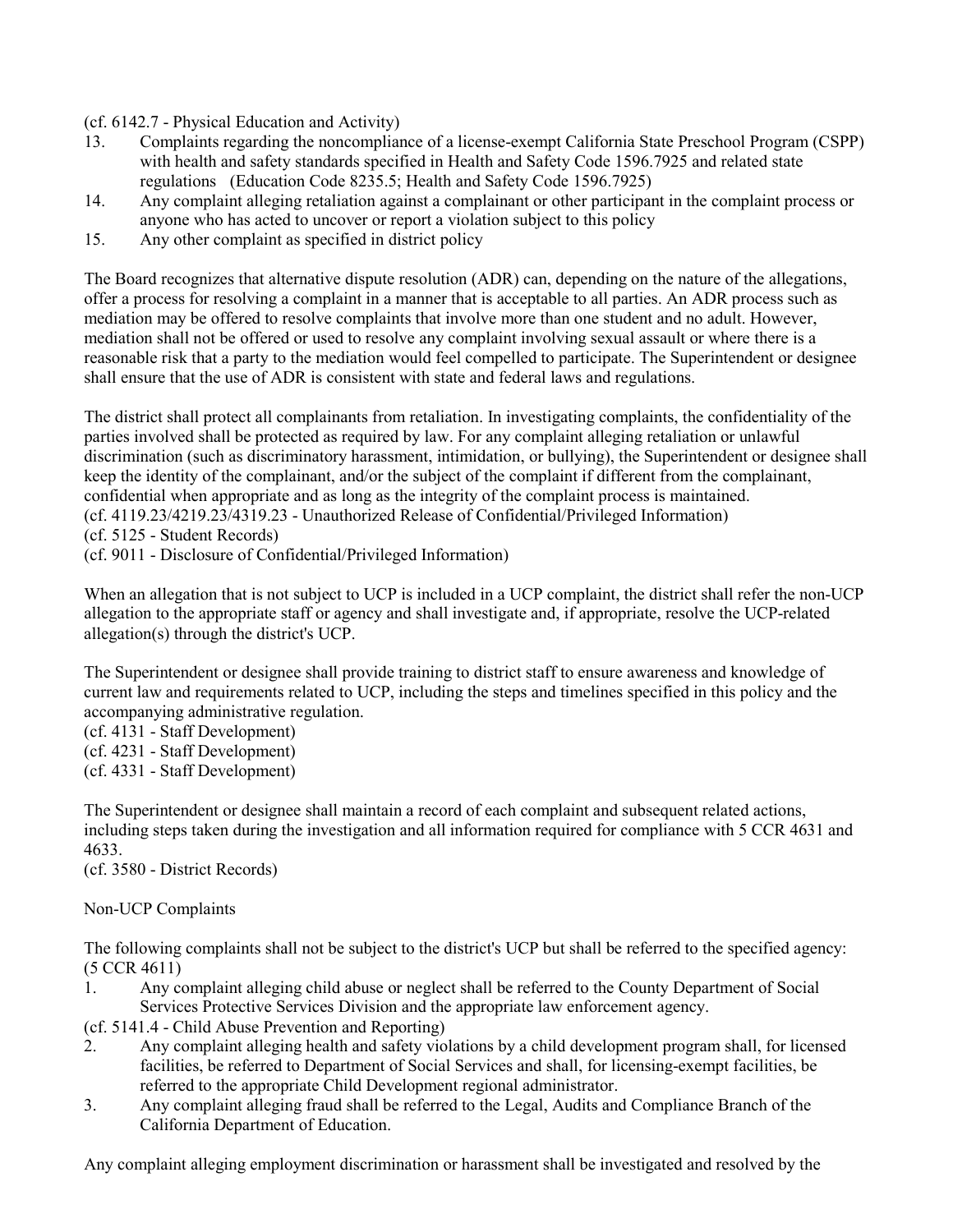district in accordance with the procedures specified in AR 4030 - Nondiscrimination in Employment, including the right to file the complaint with the California Department of Fair Employment and Housing.

Any complaint related to sufficiency of textbooks or instructional materials, emergency or urgent facilities conditions that pose a threat to the health or safety of students or staff, or teacher vacancies and misassignments shall be investigated and resolved in accordance with the procedures in AR 1312.4 - Williams Uniform Complaint Procedures. (Education Code 8235.5, 35186)

(cf. 1312.4 - Williams Uniform Complaint Procedures) Legal Reference: EDUCATION CODE 200-262.4 Prohibition of discrimination 8200-8498 Child care and development programs 8500-8538 Adult basic education 18100-18203 School libraries 32280-32289 School safety plan, uniform complaint procedures 35186 Williams uniform complaint procedures 46015 Parental leave for students 48853-48853.5 Foster youth 48985 Notices in language other than English 49010-49014 Student fees 49060-49079 Student records, especially: 49069.5 Records of foster youth 49490-49590 Child nutrition programs 49701 Interstate Compact on Educational Opportunity for Military Children 51210 Courses of study grades 1-6 51222 Physical education, secondary schools 51223 Physical education, elementary schools 51225.1-51225.2 Foster youth, homeless children, former juvenile court school students, military-connected students, migrant students, and newly arrived immigrant students; course credits; graduation requirements 51226-51226.1 Career technical education 51228.1-51228.3 Course periods without educational content 52060-52077 Local control and accountability plan, especially: 52075 Complaint for lack of compliance with local control and accountability plan requirements 52300-52462 Career technical education 52500-52616.24 Adult schools 54400-54425 Compensatory education programs 54440-54445 Migrant education 54460-54529 Compensatory education programs 59000-59300 Special schools and centers 64000-64001 Consolidated application process; school plan for student achievement 65000-65001 School site councils GOVERNMENT CODE 11135 Nondiscrimination in programs or activities funded by state 12900-12996 Fair Employment and Housing Act HEALTH AND SAFETY CODE 1596.792 California Child Day Care Act; general provisions and definitions 1596.7925 California Child Day Care Act; health and safety regulations PENAL CODE 422.55 Hate crime; definition 422.6 Interference with constitutional right or privilege CODE OF REGULATIONS, TITLE 2 11023 Harassment and discrimination prevention and correction CODE OF REGULATIONS, TITLE 5 4600-4670 Uniform complaint procedures 4680-4687 Williams uniform complaint procedures 4900-4965 Nondiscrimination in elementary and secondary education programs

UNITED STATES CODE, TITLE 20